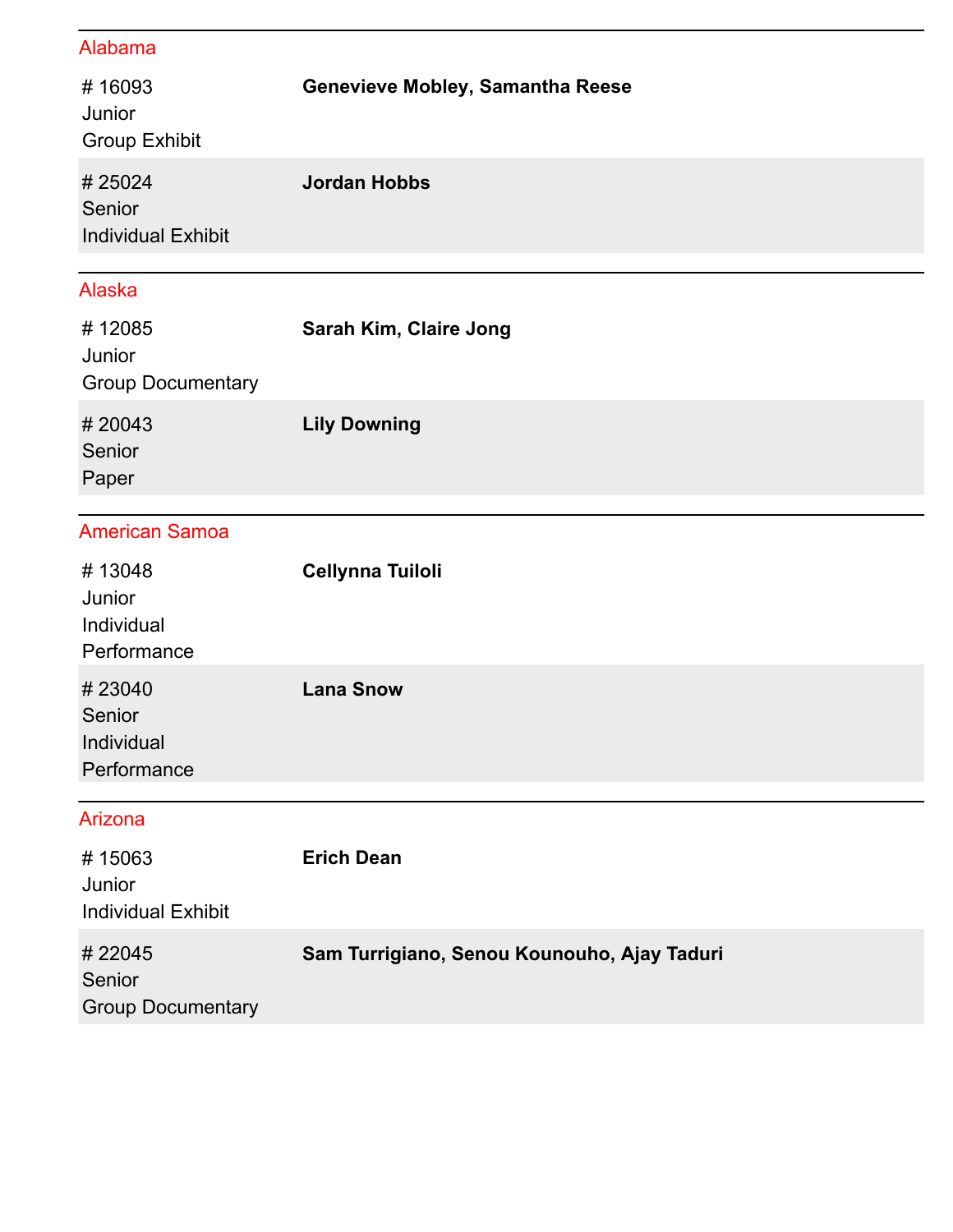## Arkansas

| #18079<br>Junior<br><b>Group Website</b>      | Nyera Ali, Jonah Becker                                                            |
|-----------------------------------------------|------------------------------------------------------------------------------------|
| #28024<br>Senior<br><b>Group Website</b>      | Annika Mensik, Mariam Parray                                                       |
| California                                    |                                                                                    |
| #15026<br>Junior<br><b>Individual Exhibit</b> | <b>Emily Shin</b>                                                                  |
| #20097<br>Senior<br>Paper                     | <b>Sheryl Chen</b>                                                                 |
| <b>China SR</b>                               |                                                                                    |
| #28066<br>Senior<br><b>Group Website</b>      | IHyeon Rha, Sae Tanaka, Seoyun Kim                                                 |
| Colorado                                      |                                                                                    |
| #15099<br>Junior<br><b>Individual Exhibit</b> | <b>Riva Linga</b>                                                                  |
| #21014<br>Senior<br>Individual<br>Documentary | <b>Joella Shearer</b>                                                              |
| <b>Connecticut</b>                            |                                                                                    |
| #16083<br>Junior<br><b>Group Exhibit</b>      | Olivia Papadopoulos, Anna Kvashchuk, Daniel Guo,<br><b>Marianne Joy Montenegro</b> |
| #24053<br>Senior<br><b>Group Performance</b>  | John Margelony, Clarissa Halpryn                                                   |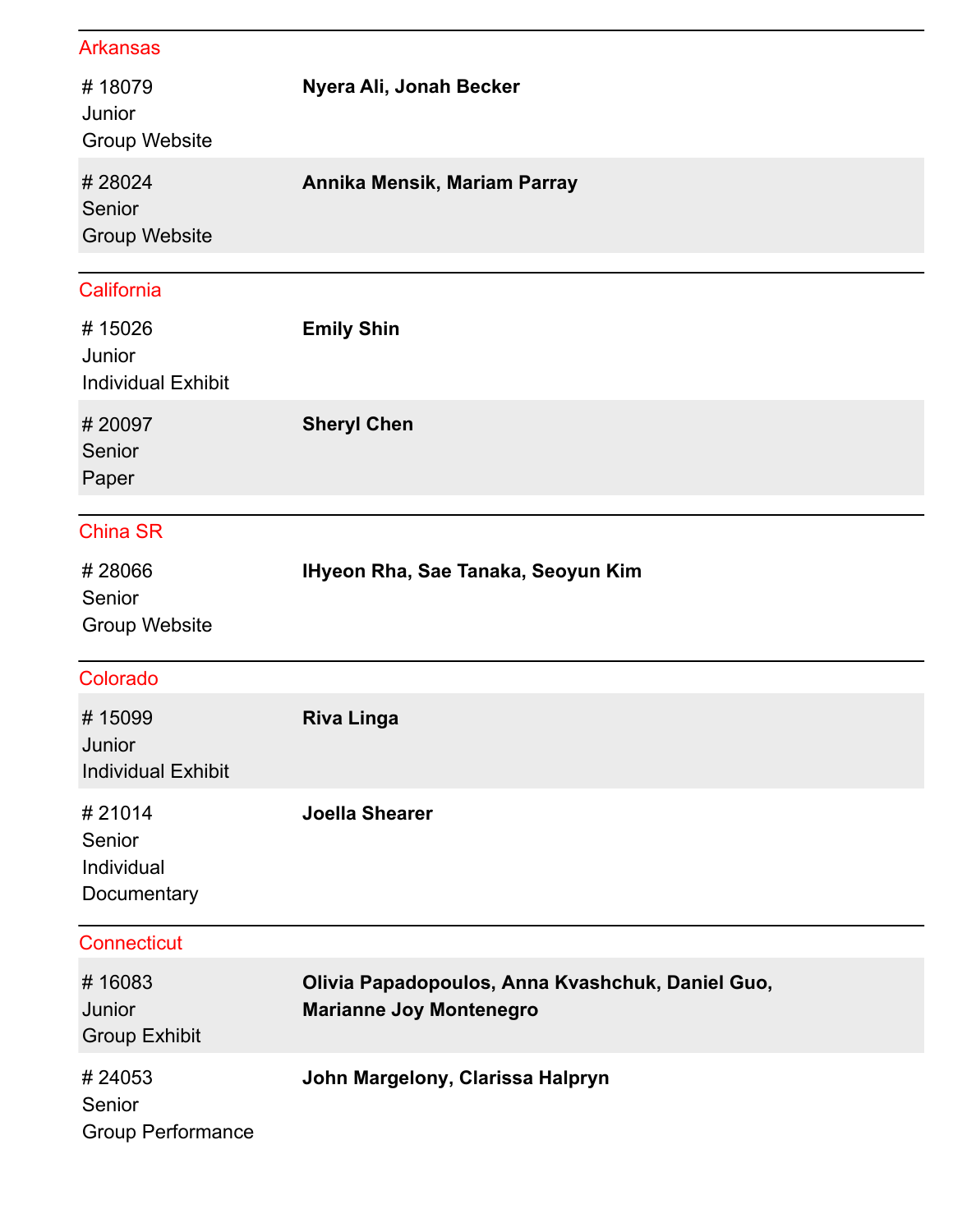| <b>Delaware</b>                               |                                                                                 |
|-----------------------------------------------|---------------------------------------------------------------------------------|
| #17014<br>Junior<br><b>Individual Website</b> | <b>Heaven Dickerson</b>                                                         |
| #20058<br>Senior<br>Paper                     | <b>Harry Murphy</b>                                                             |
| <b>District Of Columbia</b>                   |                                                                                 |
| #14076<br>Junior<br><b>Group Performance</b>  | Pierpaolo Baldassari, Connor Littlejohn, Neera Vyas,<br>Jaden Davis, Nena James |
| #20049<br>Senior<br>Paper                     | <b>Sara Weinrod</b>                                                             |
| <b>Florida</b>                                |                                                                                 |
| #12041<br>Junior<br><b>Group Documentary</b>  | William Kent, Owen Toal, Naveen Yengera                                         |
| #28058<br>Senior<br><b>Group Website</b>      | Dylan Winer, Jacob Mandell, Matthew White                                       |
| Georgia                                       |                                                                                 |
| #11093<br>Junior<br>Individual<br>Documentary | <b>Mitchell Flater</b>                                                          |
| #23031<br>Senior<br>Individual                | Imani Milligan                                                                  |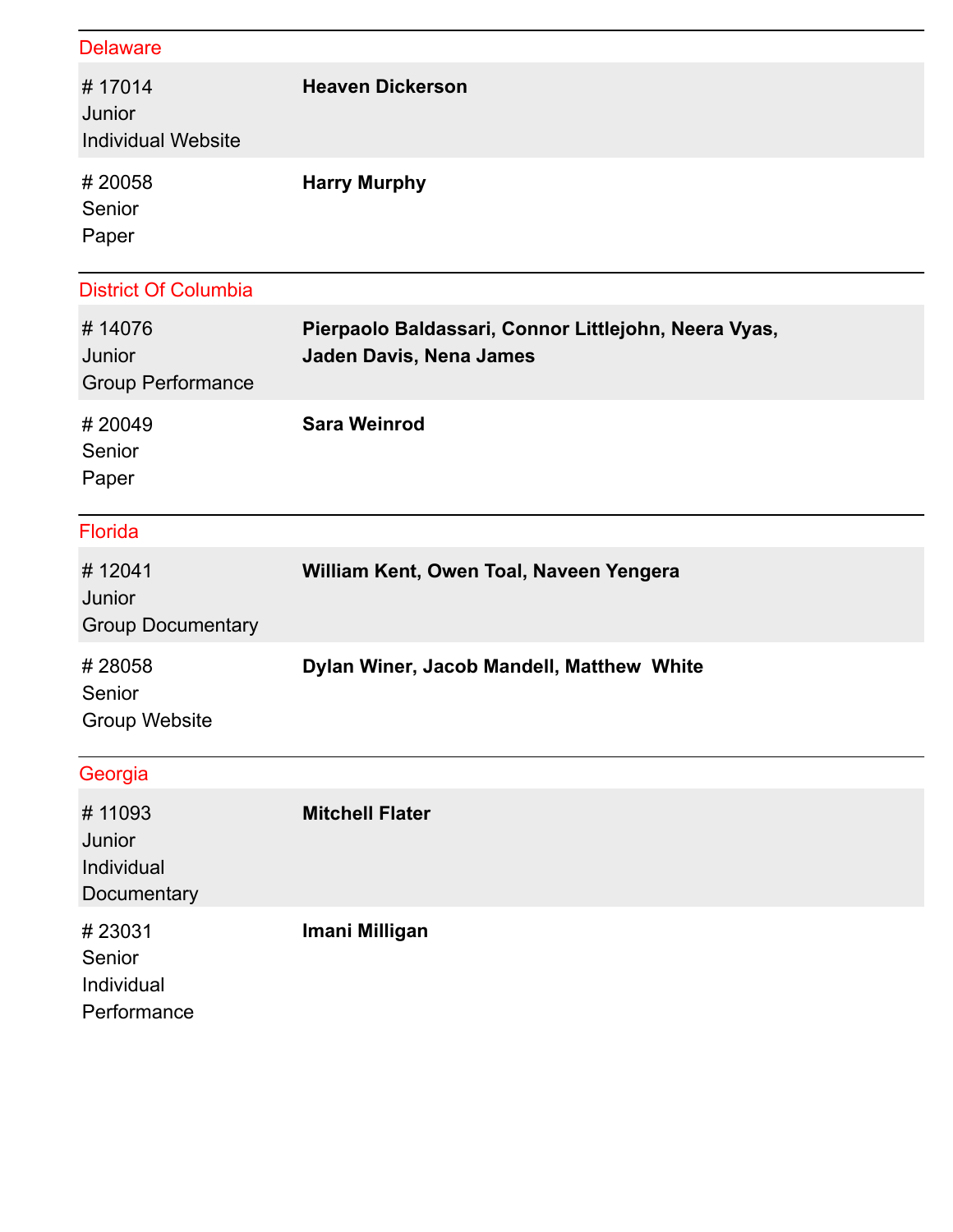## Hawai'i

| #13008<br>Junior<br>Individual<br>Performance | Keilani Kajiyama Tinkham          |
|-----------------------------------------------|-----------------------------------|
| #25092<br>Senior<br><b>Individual Exhibit</b> | <b>Luke Anderson</b>              |
| Idaho                                         |                                   |
| #14009<br>Junior<br><b>Group Performance</b>  | Mikayla Jensen, Molly Whyte       |
| #28036<br>Senior<br><b>Group Website</b>      | Sophia Payvar, Sina Heineck       |
| <b>Illinois</b>                               |                                   |
| #12036<br>Junior<br><b>Group Documentary</b>  | Megan Tan, Ella Fang, Elsa Torres |
| #25050<br>Senior<br><b>Individual Exhibit</b> | <b>Daniel Roque</b>               |
| Indiana                                       |                                   |
| #15016<br>Junior<br><b>Individual Exhibit</b> | Talia Ingemi                      |
| #24030                                        |                                   |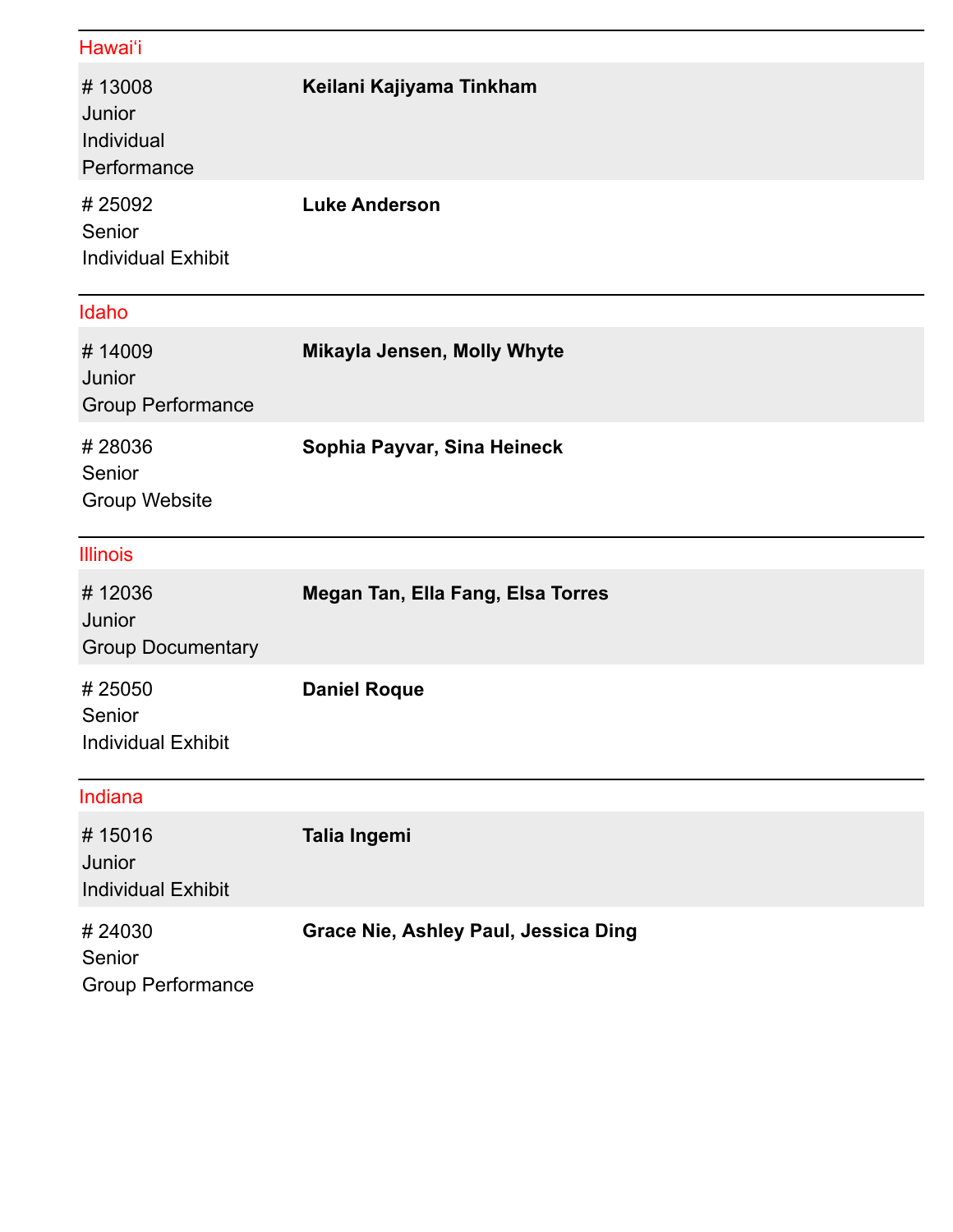| lowa                                          |                                                                                        |
|-----------------------------------------------|----------------------------------------------------------------------------------------|
| #12089<br>Junior<br><b>Group Documentary</b>  | Lucy Wolf, Lilah Rasche                                                                |
| # 24047<br>Senior<br><b>Group Performance</b> | Liam Knudtson, Maddison Lambert, Aubry Knudtson,<br><b>Carter Lambert, Gauge Reyes</b> |
| <b>Kansas</b>                                 |                                                                                        |
| #11072<br>Junior<br>Individual<br>Documentary | <b>Rebecca Reed</b>                                                                    |
| #21027<br>Senior<br>Individual                | <b>Katharine Ward</b>                                                                  |
| Documentary                                   |                                                                                        |
| Kentucky                                      |                                                                                        |
| #17029<br>Junior<br><b>Individual Website</b> | <b>Kinzley Barrett</b>                                                                 |
| #24048<br>Senior<br><b>Group Performance</b>  | Ava Blackledge, Kaitlyn Nelson                                                         |
| <b>Korea</b>                                  |                                                                                        |
| #10096<br>Junior<br>Paper                     | <b>Azaan Naqvi</b>                                                                     |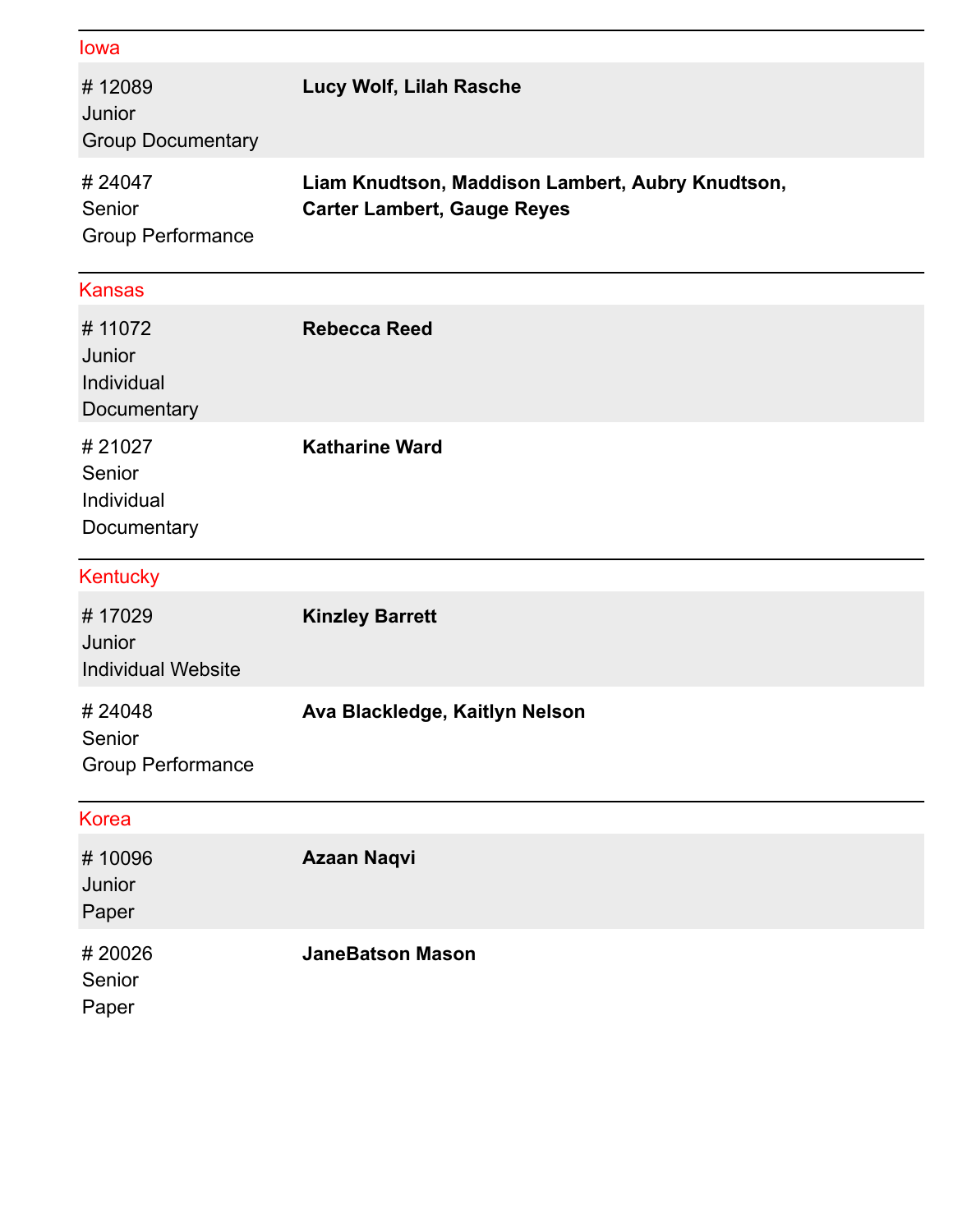| Louisiana                                     |                                             |
|-----------------------------------------------|---------------------------------------------|
| #18025<br>Junior<br><b>Group Website</b>      | Sandy Estrada, Seiler Iraheta               |
| #26050<br>Senior<br><b>Group Exhibit</b>      | Lauren Craigie, Karmen Gallardo, Huda Hamed |
| <b>Maine</b>                                  |                                             |
| #18070<br>Junior<br><b>Group Website</b>      | Donna Stein, Lily Pierce, Kelsey Crocker    |
| #20030<br>Senior<br>Paper                     | <b>Lina Martinez Nocito</b>                 |
| <b>Maryland</b>                               |                                             |
| #11016<br>Junior<br>Individual<br>Documentary | <b>Adelaide Keller</b>                      |
| #27068<br>Senior<br><b>Individual Website</b> | <b>Dresden Benke</b>                        |
| <b>Massachusetts</b>                          |                                             |
| #12031<br>Junior<br><b>Group Documentary</b>  | Saoirse Vakil, Ruby Chuaqui                 |
| #26054<br>Senior<br><b>Group Exhibit</b>      | Julia Luber, Raikha Patel, Vivian Tao       |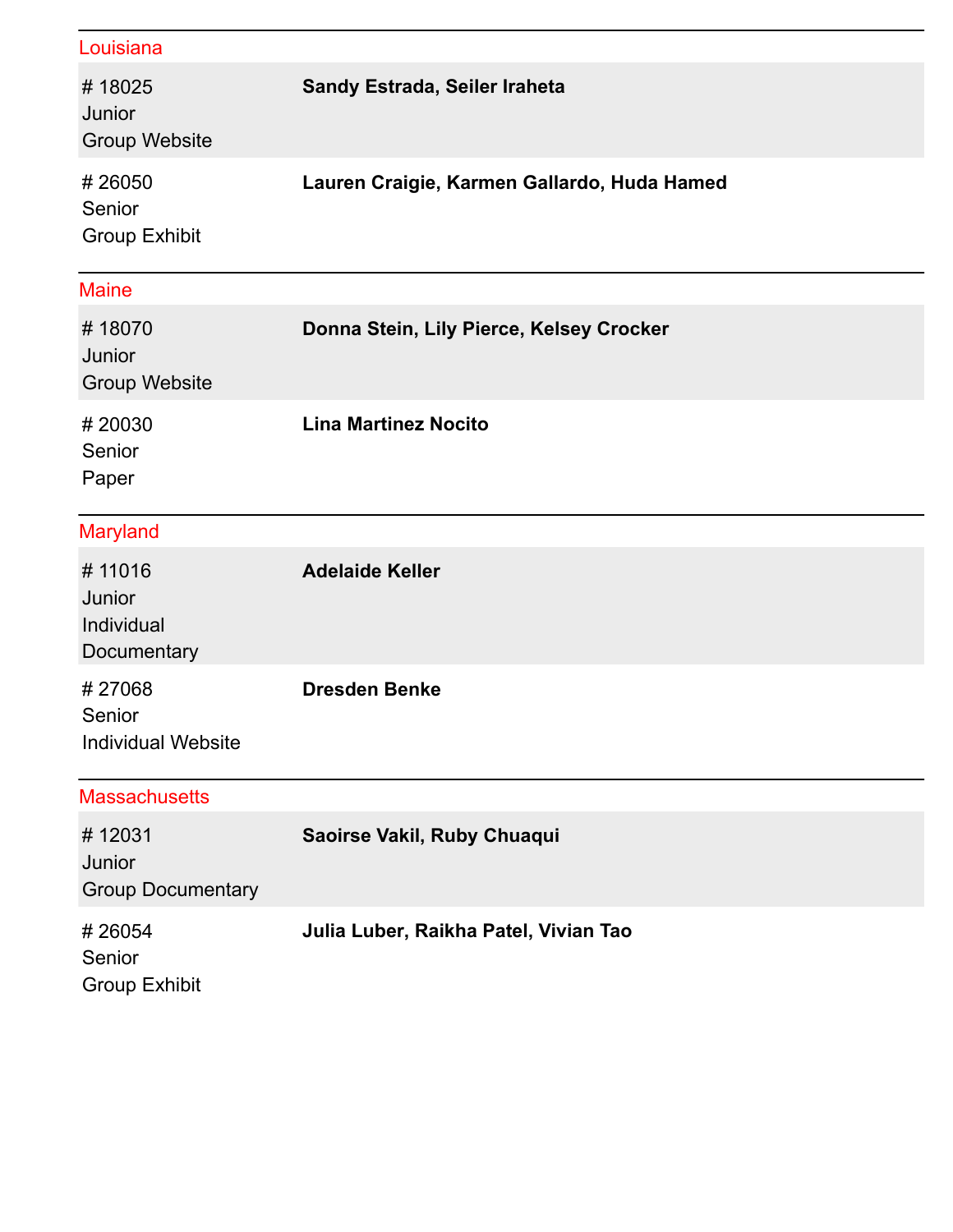| <b>Michigan</b>                               |                                                                                             |
|-----------------------------------------------|---------------------------------------------------------------------------------------------|
| #18007<br>Junior<br><b>Group Website</b>      | Cali VanDyke, Hailey DeVries, Lydia Nieuwenhuis,<br><b>Connor DeVries, Nicholas DeVries</b> |
| #21007<br>Senior<br>Individual<br>Documentary | <b>Laura Thielman</b>                                                                       |
| <b>Minnesota</b>                              |                                                                                             |
| #14024<br>Junior<br><b>Group Performance</b>  | Amelia Larsen, Lucy Peltier, Allison Parker                                                 |
| #20071<br>Senior<br>Paper                     | <b>Natalie Miller</b>                                                                       |
| <b>Mississippi</b>                            |                                                                                             |
| #18090<br>Junior<br><b>Group Website</b>      | Mirae Nishikawa, Sachi Clay                                                                 |
| #28043<br>Senior<br><b>Group Website</b>      | Ethan Liao, Giles Jones, Max Feng                                                           |
| <b>Missouri</b>                               |                                                                                             |
| #18032<br>Junior<br><b>Group Website</b>      | Brock Pyle, David Bhend, John Jasper                                                        |
| #21060<br>Senior<br>Individual<br>Documentary | <b>Elizabeth Arnold</b>                                                                     |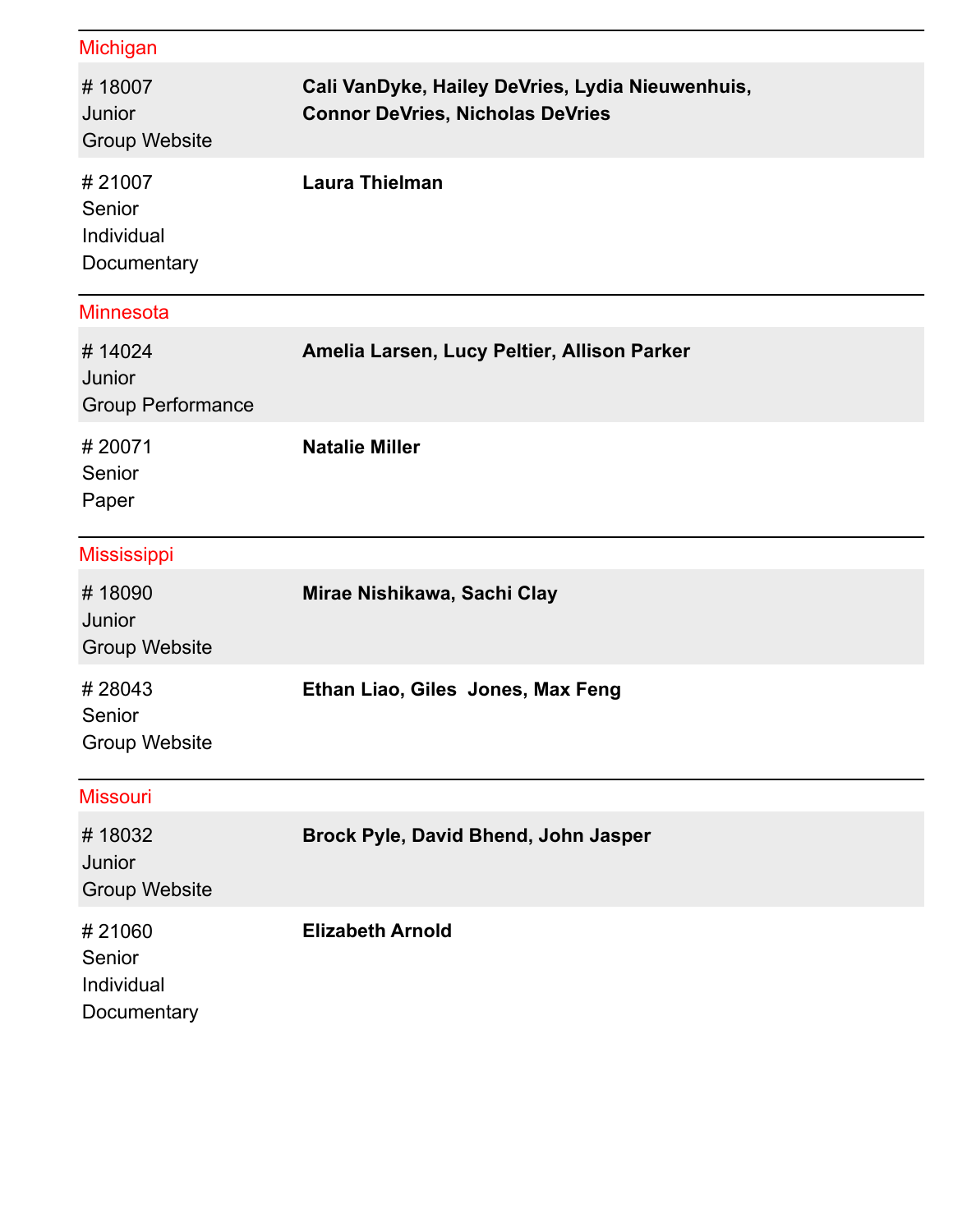| <b>Nebraska</b>                               |                                                                       |
|-----------------------------------------------|-----------------------------------------------------------------------|
| #13047<br>Junior<br>Individual<br>Performance | Sophia Wortmann                                                       |
| #21058<br>Senior<br>Individual<br>Documentary | <b>Ceci Urbanski</b>                                                  |
| <b>Nevada</b>                                 |                                                                       |
| #17056<br>Junior<br><b>Individual Website</b> | <b>Kyle Perlich</b>                                                   |
| #20102<br>Senior<br>Paper                     | <b>Max Grinstein</b>                                                  |
| <b>New Hampshire</b>                          |                                                                       |
| #12056<br>Junior<br><b>Group Documentary</b>  | John Torpey, Eli Mazzola, Neil Tallamraju, Coleman Scott              |
| #20003<br>Senior<br>Paper                     | <b>Ariana Thornton</b>                                                |
| <b>New Jersey</b>                             |                                                                       |
| #15046<br>Junior<br><b>Individual Exhibit</b> | <b>Lucy D'Alessandro</b>                                              |
| #24032<br>Senior<br><b>Group Performance</b>  | Harshini Lakshminarayanan, Priyal Gupta, Srinidhi<br>Lakshminarayanan |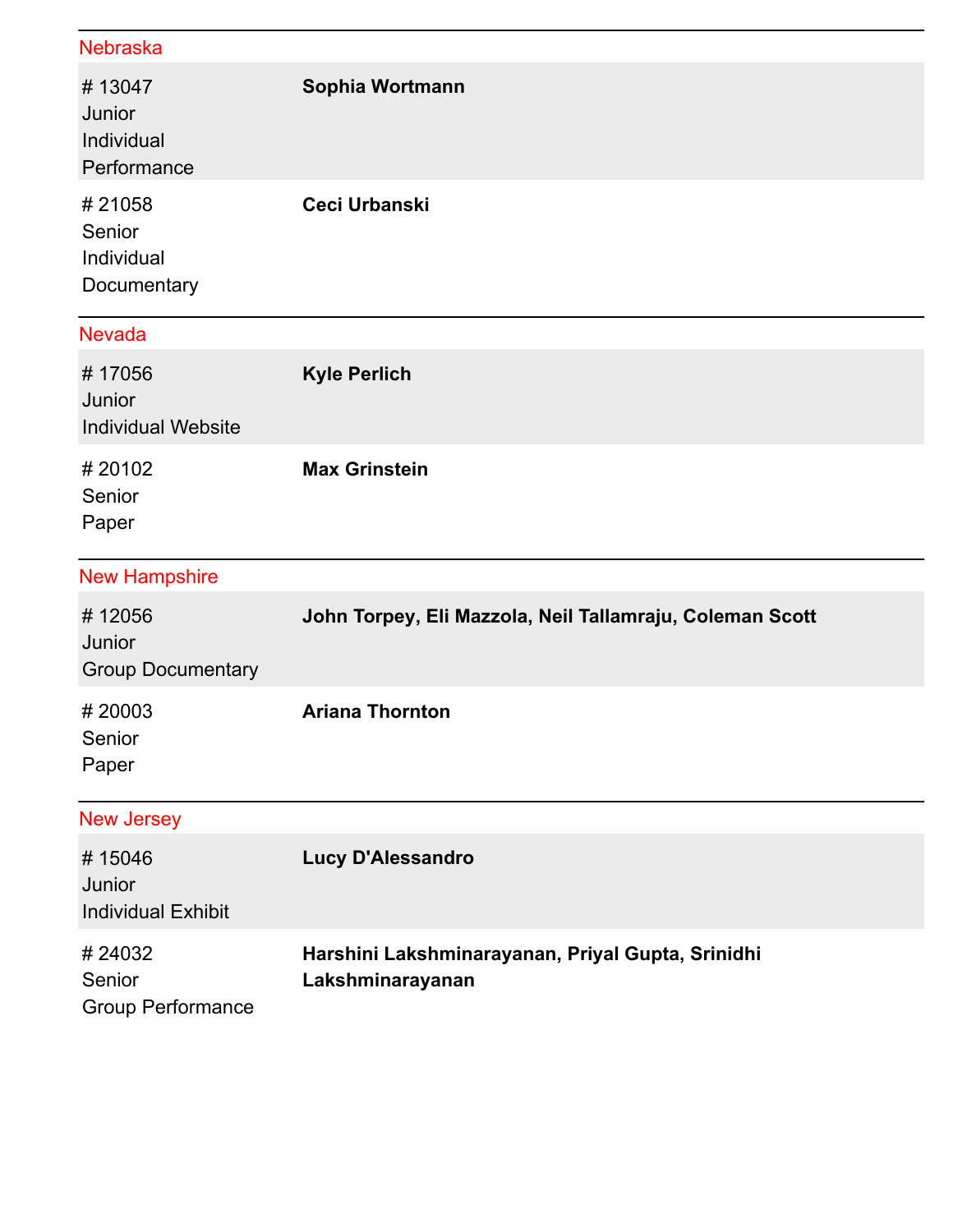| <b>New Mexico</b>                             |                                                                       |
|-----------------------------------------------|-----------------------------------------------------------------------|
| #12090<br>Junior<br><b>Group Documentary</b>  | Aiden Simons, Noah Holmen, Galen Yane, Dorian<br><b>O'Neill-Perez</b> |
| #25067<br>Senior<br><b>Individual Exhibit</b> | <b>Clara Morgan</b>                                                   |
| <b>New York</b>                               |                                                                       |
| #16044<br>Junior<br><b>Group Exhibit</b>      | Harnoor Joneja, Chloe Kim                                             |
| #26090<br>Senior<br><b>Group Exhibit</b>      | Katherine Gunduz, Leonid Nevezhin, Annie Petrillo                     |
| <b>North Carolina</b>                         |                                                                       |
| #13027<br>Junior<br>Individual<br>Performance | <b>Olivia Lancaster</b>                                               |
| #28046<br>Senior<br><b>Group Website</b>      | Joseph Politi, Ella Forkin, Slade Forkin                              |
| <b>North Dakota</b>                           |                                                                       |
| #16080<br>Junior<br><b>Group Exhibit</b>      | Claire Wood, Elizabeth Clemow, Addison Klein                          |
| #22036<br>Senior<br><b>Group Documentary</b>  | Kaedon Maunu, Christena Walker, Hannah Seefeld                        |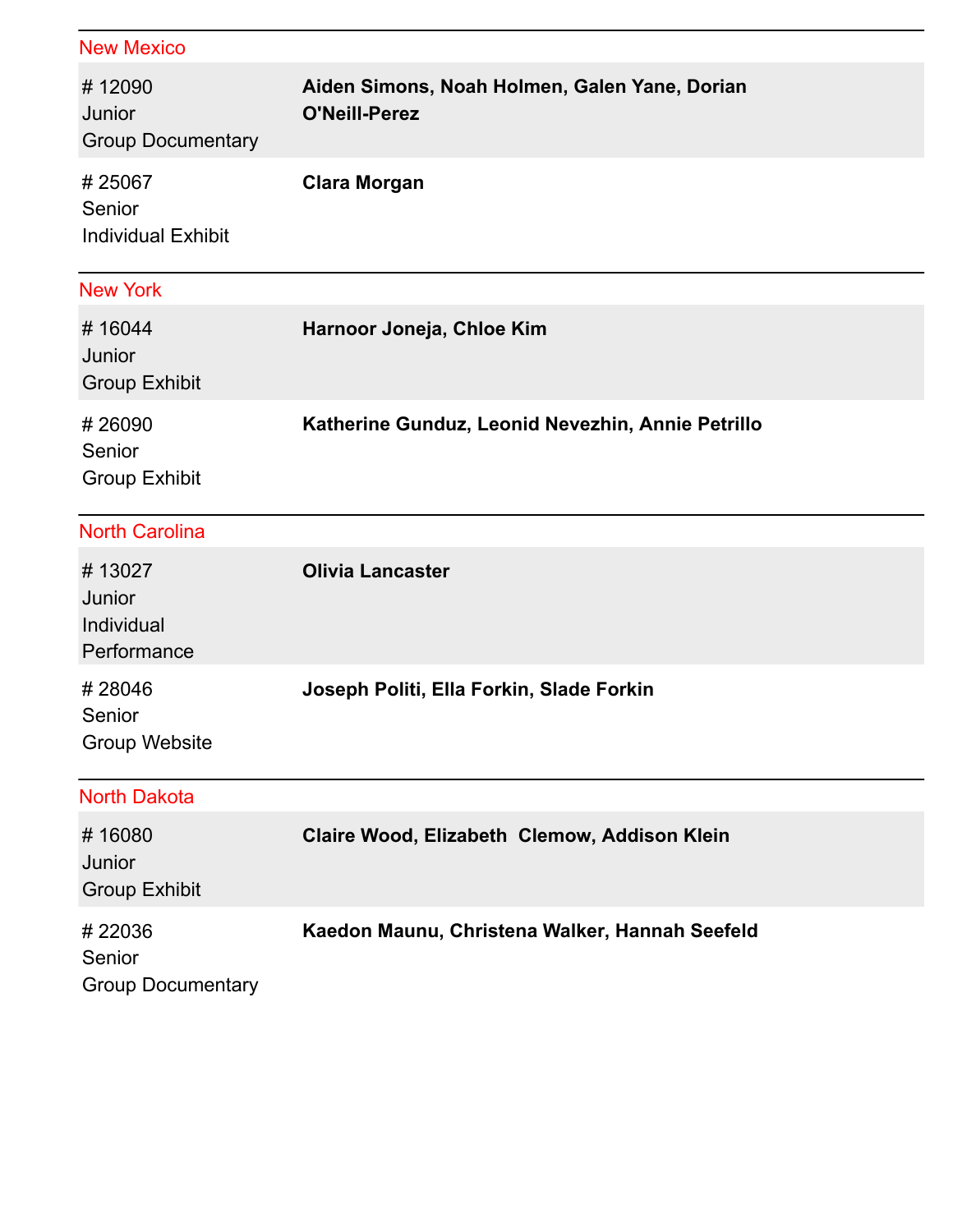| Ohio                                          |                                                                                        |
|-----------------------------------------------|----------------------------------------------------------------------------------------|
| #17028<br>Junior<br><b>Individual Website</b> | <b>Reena Sivakumar</b>                                                                 |
| #28089<br>Senior<br><b>Group Website</b>      | Abigail Fracker, Mackenzie Mathers                                                     |
| Oklahoma                                      |                                                                                        |
| #16010<br>Junior<br><b>Group Exhibit</b>      | <b>Maggie Clark, David Evans</b>                                                       |
| #20065<br>Senior<br>Paper                     | <b>Nicole Xiang</b>                                                                    |
| Oregon                                        |                                                                                        |
| #14052<br>Junior<br><b>Group Performance</b>  | Fiona Snyder, Franka Gronke, Jolee Ray, Alexa Buckley,<br><b>Hazel Miranda-Zellnik</b> |
| #21044<br>Senior<br>Individual<br>Documentary | <b>MayaBella Texidor</b>                                                               |
| Pennsylvania                                  |                                                                                        |
| #12072<br>Junior<br><b>Group Documentary</b>  | Caleb Steele, Ryan Kent, Landon Vaccaro, lan Porter                                    |
| #25043<br>Senior<br><b>Individual Exhibit</b> | <b>Grace Polito</b>                                                                    |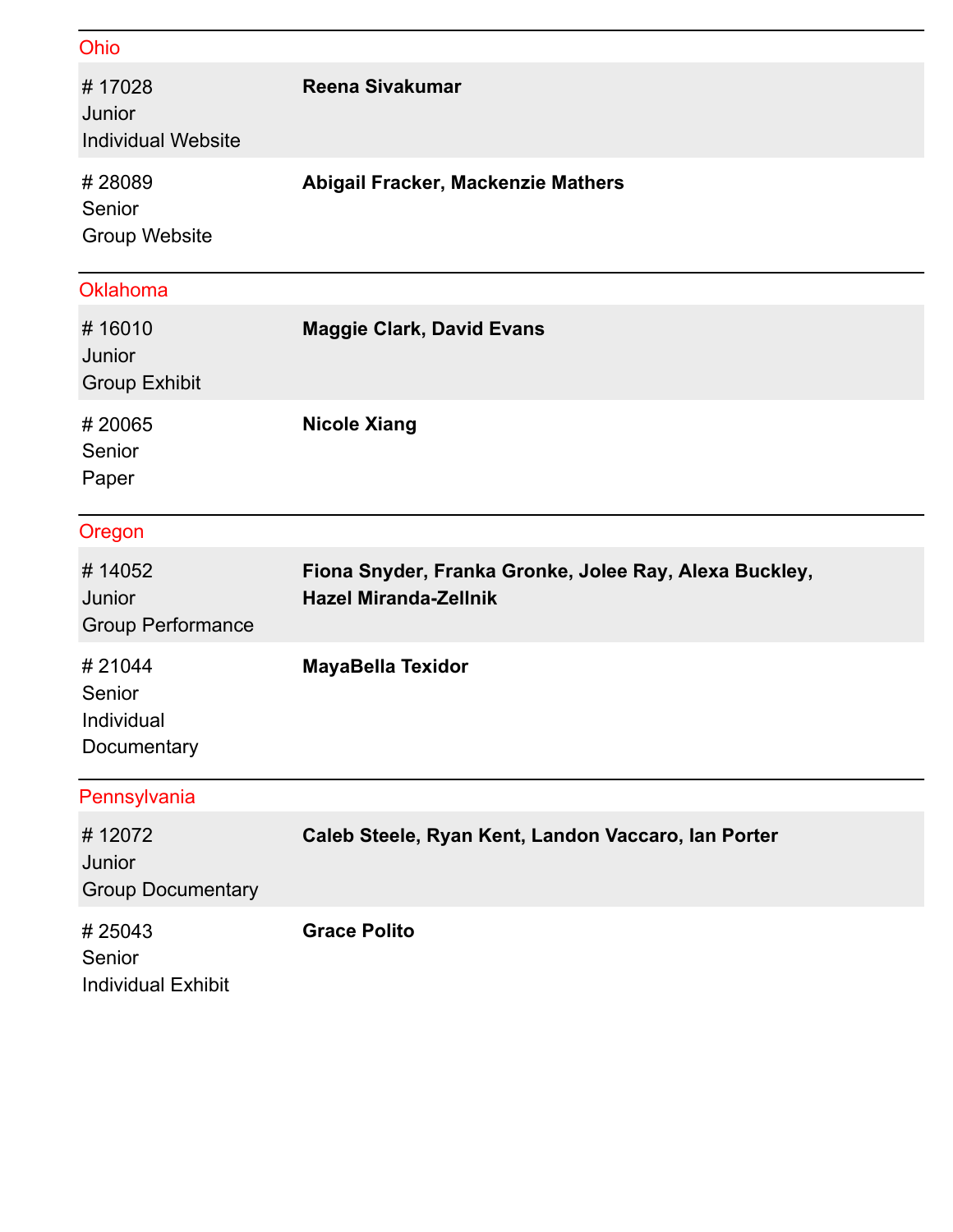| <b>Rhode Island</b>                           |                                 |
|-----------------------------------------------|---------------------------------|
| #12062<br>Junior<br><b>Group Documentary</b>  | Alexis Adamonis, Brodey Regan   |
| #21042<br>Senior<br>Individual<br>Documentary | <b>Riley McCormick</b>          |
| <b>South Asia</b>                             |                                 |
| #11052<br>Junior<br>Individual<br>Documentary | <b>Ethan Kwak</b>               |
| #28039<br>Senior<br><b>Group Website</b>      | Minh Khue Truong, Chaekyoung Yi |
|                                               |                                 |
| <b>South Carolina</b>                         |                                 |
| #12032<br>Junior<br><b>Group Documentary</b>  | <b>Ryan Rich, Sumner Sick</b>   |
| #22055<br>Senior<br><b>Group Documentary</b>  | <b>Samuel Cripe, Drew Sims</b>  |
| <b>South Dakota</b>                           |                                 |
| #13056<br>Junior<br>Individual<br>Performance | <b>Adeline Lyons</b>            |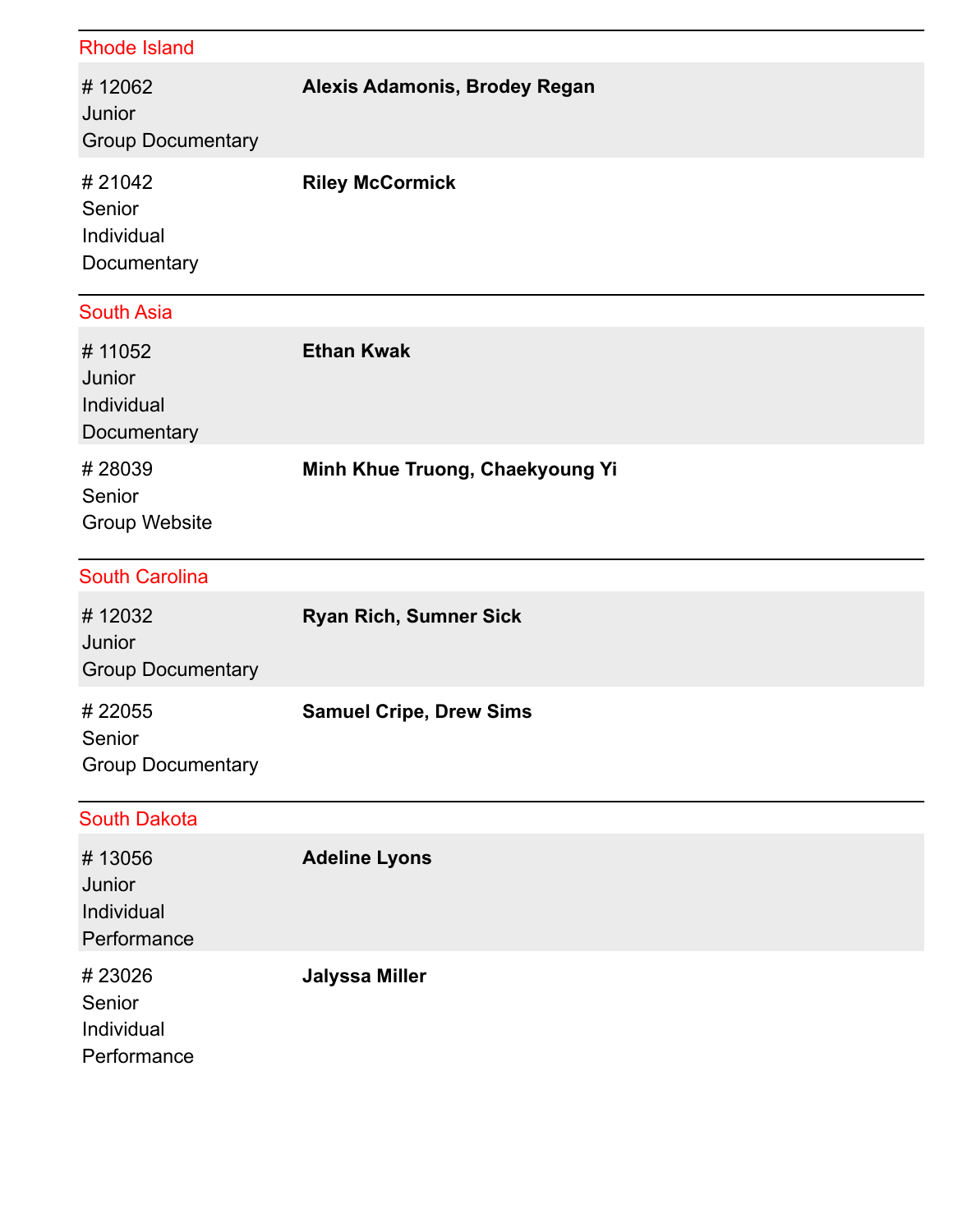| <b>Tennessee</b>                              |                                                     |
|-----------------------------------------------|-----------------------------------------------------|
| #18005<br>Junior<br><b>Group Website</b>      | Maymuna Faqih, Rukaia Barrouk                       |
| #21073<br>Senior<br>Individual<br>Documentary | <b>Elizabeth Suters</b>                             |
| <b>Texas</b>                                  |                                                     |
| #10034<br>Junior<br>Paper                     | <b>Ethan Hoenig</b>                                 |
| #20047<br>Senior<br>Paper                     | Shreeya Madhavanur                                  |
| Utah                                          |                                                     |
| #16068<br>Junior<br><b>Group Exhibit</b>      | Vivi Dowler, Sophia Romrell                         |
| #24018<br>Senior<br><b>Group Performance</b>  | Ashley Peterson, John Paul Markosian, Gwen McConkie |
| <b>Vermont</b>                                |                                                     |
| #15039<br>Junior<br><b>Individual Exhibit</b> | Neesa Desai Giulianelli                             |
| #20060<br>Senior<br>Paper                     | <b>Olivia Serrano</b>                               |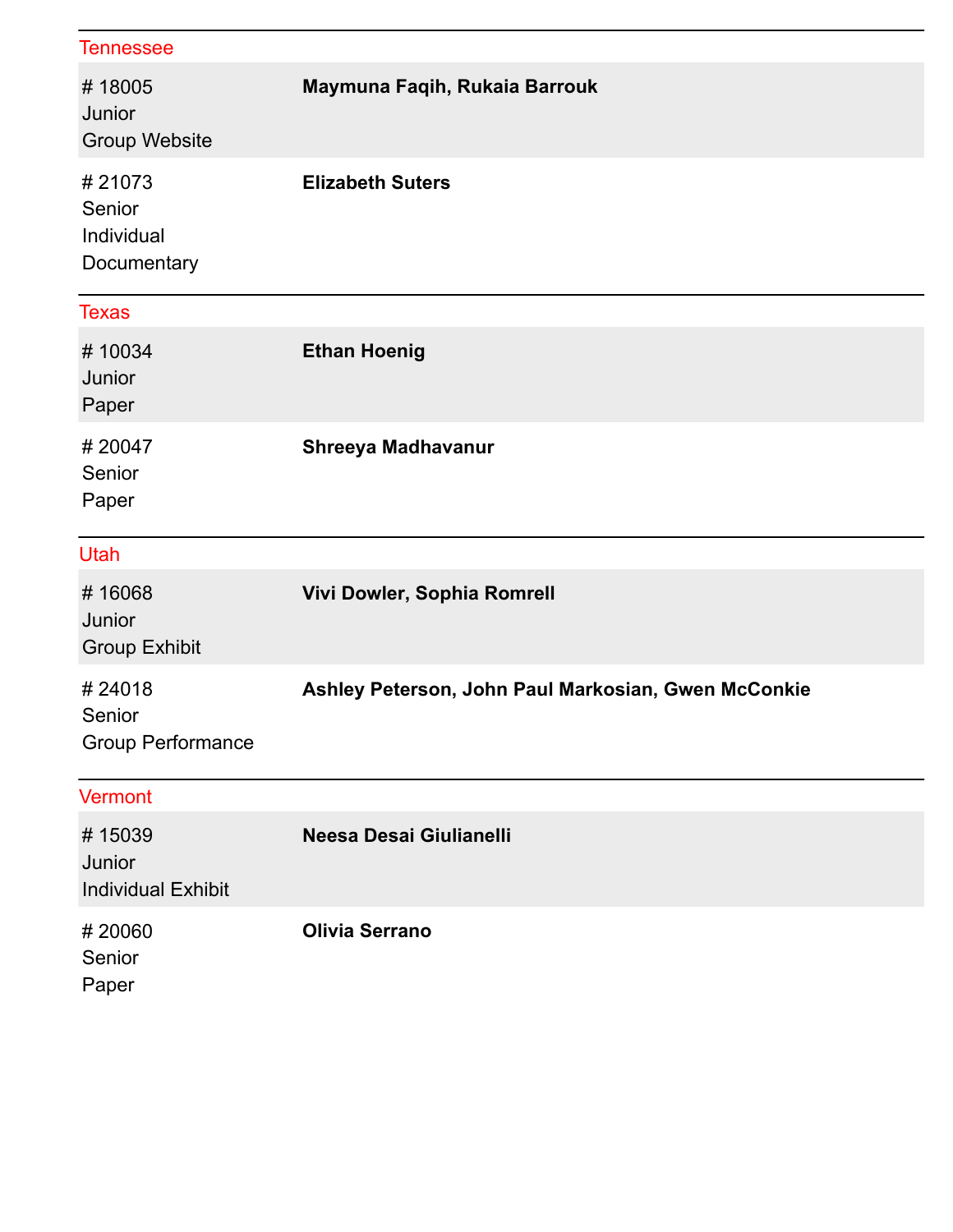| Virginia                                      |                                                |
|-----------------------------------------------|------------------------------------------------|
| #10043<br>Junior<br>Paper                     | Sabina Hagen                                   |
| #26077<br>Senior<br><b>Group Exhibit</b>      | Tanishi Dasgupta, Niyathi Jag, Teresa Seraphin |
| Washington                                    |                                                |
| #13070<br>Junior<br>Individual<br>Performance | <b>Katie Dean</b>                              |
| #21015<br>Senior<br>Individual<br>Documentary | <b>Ayla Belsby</b>                             |
| <b>West Virginia</b>                          |                                                |
| #23023<br>Senior<br>Individual<br>Performance | <b>Jaelyn Jett</b>                             |
| <b>Wisconsin</b>                              |                                                |
| #13007<br>Junior<br>Individual<br>Performance | <b>Natalie Perra</b>                           |
| #21041<br>Senior<br>Individual<br>Documentary | <b>Nya Harrington</b>                          |